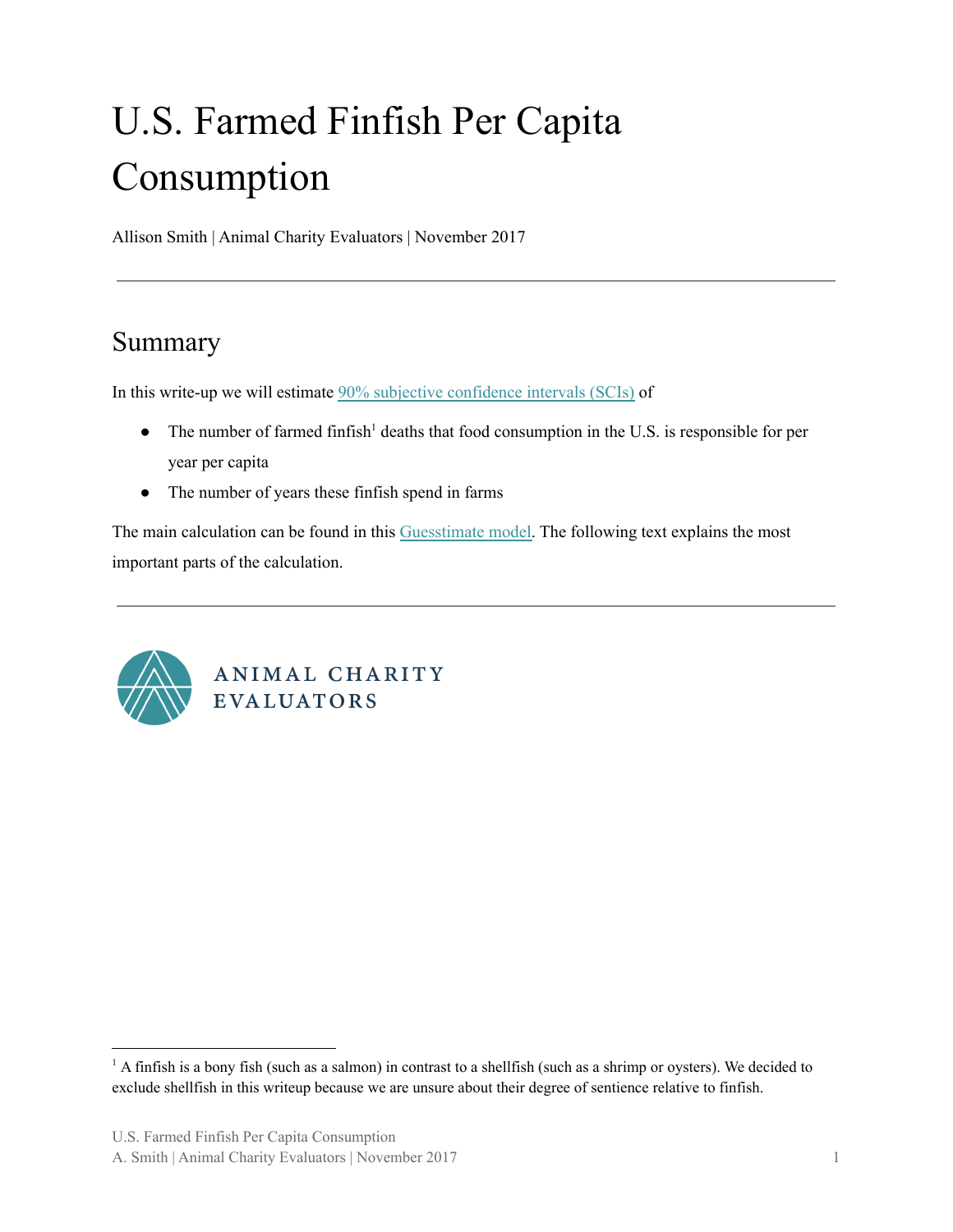#### Relevant species

We use the National Fisheries Institute's list of 10 most [consumed](https://www.aboutseafood.com/press_release/top-10-list-highlights-seafood-consumption-progress/) seafoods to select the species for which we will do a detailed calculation. According to the list, Americans ate 14.9 pounds of seafood per capita in 2016—only 1.44 pounds of which belongs to species outside of the top 10 list. Out of the 10 species in the list, three are shellfish. We decided to exclude shellfish in this writeup because we are unsure about their degree of sentience relative to finfish. What is more, cod, pollock, and tuna are rarely farmed—they are mostly wild caught from the ocean.<sup>2</sup> This leaves us with four species: salmon, tilapia, Pangasius and catfish. These compose the vast majority of the farmed finfish consumed in the U.S. For the sake of simplicity, we exclude all the other farmed finfish species from our detailed calculations and only take them into account by subjectively increasing our estimate in the end.

The primary purpose of this writeup is to estimate the impact of dietary consumption of farmed fish. Consequently, this estimate does not include baitfish<sup>3</sup> and ornamental fish. It also does not include fish who are used for feed of farmed finfish, because they are not farmed themselves.

### Imports

First we calculate how many imported finfish Americans consume. The National Fisheries Institute's Imports and Exports of Fishery Products Annual [Summary,](https://www.st.nmfs.noaa.gov/Assets/commercial/trade/Trade2016.pdf) 2016 reports product weights in metric tons. Almost all of the imports of each of the four species were either in the form of "fillets and steaks" or "whether or not whole." Products like fillets exclude some parts of the fish (e.g. head, guts, and bones) and use [anywhere](http://www.chefs-resources.com/seafood/seafood-yields/) between 25% and 95% of the total fish weight. To calculate how many farmed fish were slaughtered to create these products, we first need to convert these product weights to whole weights

<sup>&</sup>lt;sup>2</sup> According to Fisheries and Aquaculture Department,  $1,696$  tons of [Atlantic](http://www.fao.org/fishery/culturedspecies/Gadus_morhua/en) cod and  $4,253$  tons of Atlantic bluefin tuna were harvested globally in 2014. For comparison, the global harvest of Nile tilapia in the same year was [3,670,259](http://www.fao.org/fishery/culturedspecies/Oreochromis_niloticus/en) tons. No other cod, pollock, or tuna species are listed in the FAO list of [cultured](http://www.fao.org/fishery/culturedspecies/search/en) aquatic species fact [sheets](http://www.fao.org/fishery/culturedspecies/search/en). Counting Animals' article The fish we kill to [feed](http://www.countinganimals.com/the-fish-we-kill-to-feed-the-fish-we-eat/) the fish we eat also excludes cod, pollock, and tuna from calculations about fish farming.

<sup>&</sup>lt;sup>3</sup> Baitfish appear to be mainly sold to recreational fishermen. This [article](http://www.encyclopediaofarkansas.net/encyclopedia/entry-detail.aspx?entryID=3641) claims that "six billion bait" minnows—predominantly golden shiners, fathead minnows, and goldfish—are raised in Arkansas each year and shipped throughout the country." That would be nearly 19 minnows per capita, more than all the finfish farmed for food. The article also states that "Arkansas leads the nation in the farming of bait and feeder fish, providing sixty-one percent of the value of all cultured baitfish in the country." However, the sources of these claims are unclear.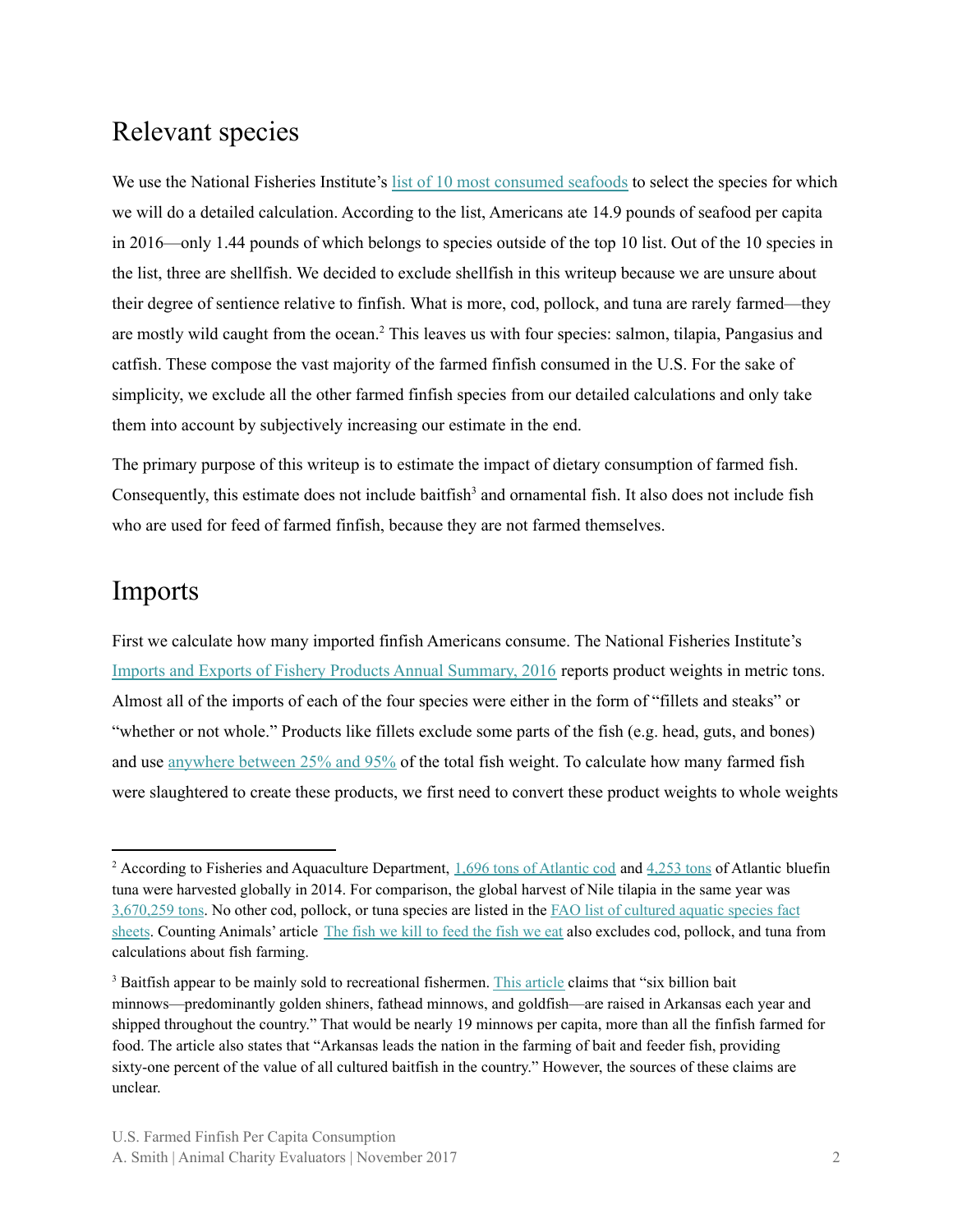(the "whole weight" is the weight of the whole animal). Then we divide these whole weights by the estimated mean whole weight of the finfish. We do these calculations separately for each of the four species: 4

#### $f$ infish consumed annually per capita (imports) =

( fillets  $\times$  CF  $_{\rm filledts}$  + Imports  $\cdot_{\rm whether \, or \, not \, whole^{*}} \times CF$   $\cdot_{\rm whether \, or \, not \, whole^{*}} \times$   $\times$  Proportion of meat that comes from aquaculture Mean edible weight per individual  $\times$  U.S. population (2016)

where:

*Imports fillets* is the total weight of the imports under the "fillets and steaks" category minus the re-exports of the same category

 $CF$  fillets and steaks" weight to whole weight conversion factor (for example, if a fillet on average has half of the weight of the whole fish, the conversion factor is 2)

*Imports* <sub>"whether or not whole" is the total weight of the imports under the "whether or not whole" category</sub> minus the re-exports of the same category

 $CF$  "whether or not whole" is the "whether or not whole" weight to whole weight conversion factor

When examining more [detailed](https://www.st.nmfs.noaa.gov/pls/webpls/trade_prdct.data_in?qtype=IMP&qmnth=12&qyear=2016&qprod_name=%25&qoutput=TABLE) trade data, we noticed that there are no entries for steaks of salmon, tilapia, Pangasius, or catfish. Consequently, we assumed that most of the products in the "fillets and steaks" category were fillets. We found different fillet weight to whole weight conversion factors for each of the species on various websites, but we primarily relied on the FAO of the UN's [Indicative](http://www.fao.org/3/a-bt963e.pdf) Factors for Converting Product Weight to Live Weight for a Selection of Major Fishery [Commodities](http://www.fao.org/3/a-bt963e.pdf). Since different sources provided different values, we used 90% subjective confidence intervals<sup>5</sup> for each of the conversion factors. See the [Guesstimate](https://www.getguesstimate.com/models/9916?token=k1KvmkB0E_IvYTut4bKxfMd9RHHcsuZfEGsZcCwp6MWyS5cfgVKppf9jOrICUlmisg7TzGqGvGn5jeqmeYljjQ) model for more details.

<sup>&</sup>lt;sup>4</sup> The National Fisheries Institute's list of 10 most [consumed](https://www.aboutseafood.com/press_release/top-10-list-highlights-seafood-consumption-progress/) seafoods has separate entries for catfish and Pangasius. This can be a bit confusing because technically Pangasius is a type of catfish. The annual summary combines Pangasia and catfishes that are grown in the U.S. into one category simply called "catfish." However, Pangasius and channel catfish that are farmed in the U.S. have very different mean weights. To improve the accuracy of our estimate, we did calculations for them separately (just like the list of most consumed seafoods), using the trade data from the National [Fisheries](https://www.st.nmfs.noaa.gov/commercial-fisheries/foreign-trade/applications/trade-by-product) Institute database. In this report we refer to all non-Pangasius catfishes simply as catfishes—but the vast majority of them are channel catfishes.

<sup>&</sup>lt;sup>5</sup> An SCI is a range of values that communicates a subjective estimate of an unknown quantity at a particular confidence level (expressed as a percentage). We generally use 90% SCIs, which we construct such that we believe the unknown quantity is 90% likely to be within the given interval and equally likely to be above or below the given interval.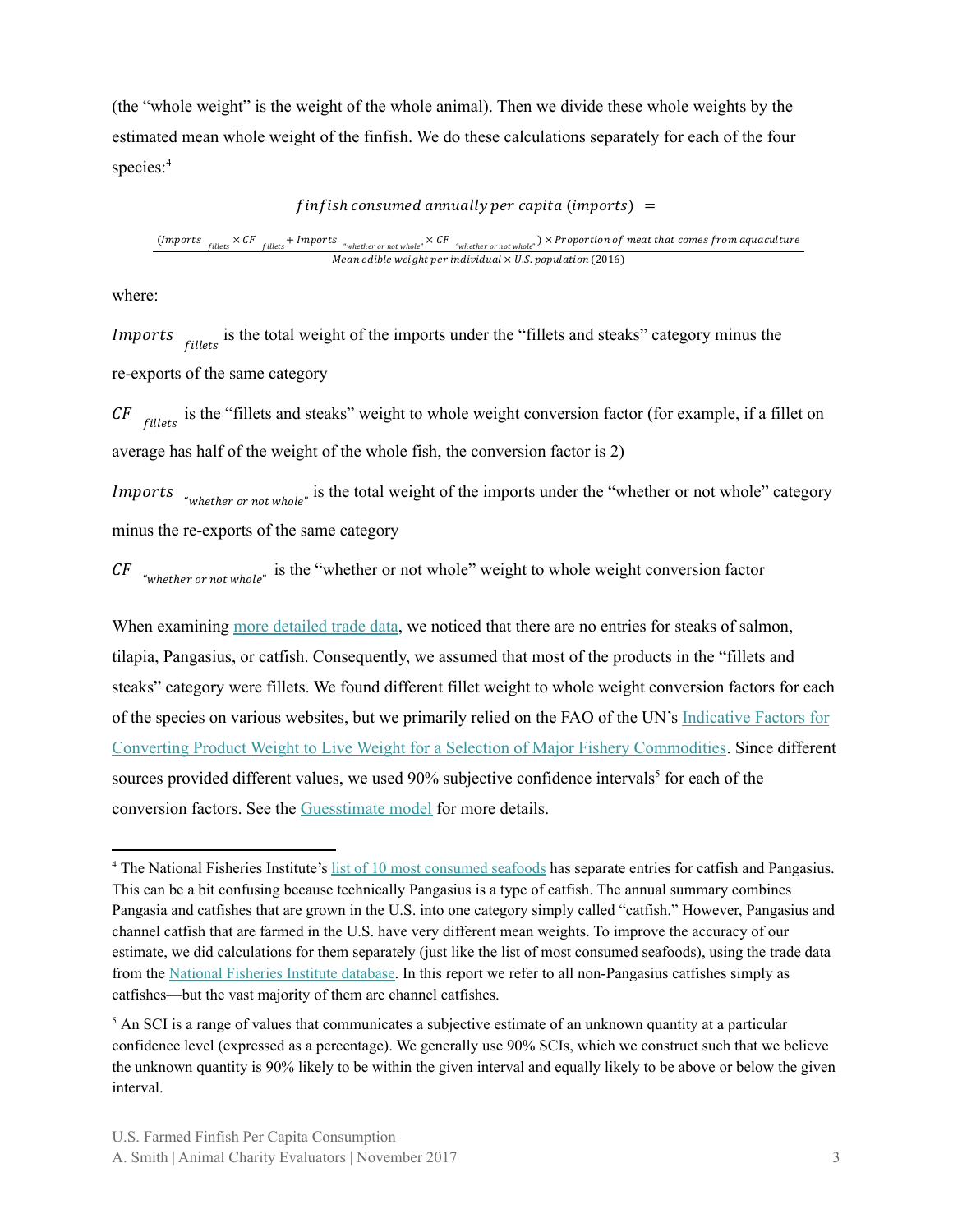It's unclear what kind of products are in the category "whether or not whole." If all the fish were whole, the conversion factor would be 1. As a result, we used 1 as the lower bound of the 90% subjective confidence intervals (SCIs) of the "whether or not whole" weight to whole weight conversion factor. It is also possible that most of the products in this category contained only edible meat. As a result, we used the same upper bounds we used for filet weight to whole weight conversion factors.

Mean whole weights and proportions of meat that come from aquaculture were taken from various sources. See the [Guesstimate](https://www.getguesstimate.com/models/9916?token=k1KvmkB0E_IvYTut4bKxfMd9RHHcsuZfEGsZcCwp6MWyS5cfgVKppf9jOrICUlmisg7TzGqGvGn5jeqmeYljjQ) model for more details.

# U.S. aquaculture

Similarly, we calculate how many U.S.-farmed finfish Americans consume:

 $f$ in $f$ ish consumed annually per capita (U.S. aquaculture) =

Total whole weight farmed in the U.S. - Estimated whole weight used for exports U.S. population (2015) ×Whole weight per individual fish

We did these calculations separately for each of the four species. Values for total whole weights farmed in the U.S. were taken from the table "Estimated U.S. aquaculture production, 2010–2015" in the [Fisheries](https://www.fisheries.noaa.gov/resource/document/fisheries-united-states-2016-report) of the [United](https://www.fisheries.noaa.gov/resource/document/fisheries-united-states-2016-report) States 2016 report.<sup>6</sup> We estimated whole finfish weights that were used for exports using the same sources and conversion factors we used for imports.

# Combined estimate

To get the full estimate, we sum the counts for both imported finfish and finfish farmed in the U.S. We also multiply the counts of consumed finfish by their average lifespans to calculate how many years of life in aquaculture is required annually per capita. Please see the [Guesstimate](https://www.getguesstimate.com/models/9916?token=k1KvmkB0E_IvYTut4bKxfMd9RHHcsuZfEGsZcCwp6MWyS5cfgVKppf9jOrICUlmisg7TzGqGvGn5jeqmeYljjQ) model for sources of lifespans.

| <b>Species</b> | <b>Farmed fish consumed</b><br>annually per capita (U.S.<br>aquaculture) | <b>Farmed fish</b><br>consumed annually<br>per capita (imports) | <b>Farmed finish</b><br>consumed annually<br>per capita (combined) | <b>Farmed finfish</b><br>years required<br>annually per capita |
|----------------|--------------------------------------------------------------------------|-----------------------------------------------------------------|--------------------------------------------------------------------|----------------------------------------------------------------|
| Salmon         | $0.008 - 0.014$                                                          | $0.2 - 0.38$                                                    | $0.21 - 0.39$                                                      | $0.39 - 0.9$                                                   |
| Tilapia        | $0.017 - 0.053$                                                          | $1.8 - 5.16$                                                    | $1.8 - 5.24$                                                       | $1.1 - 3.7$                                                    |

<sup>&</sup>lt;sup>6</sup> Note that we use 2015 data for the U.S. aquaculture and 2016 data for imports. This is because the U.S. aquaculture data lags one year behind the rest of the data from the National Fisheries Institute.

U.S. Farmed Finfish Per Capita Consumption

A. Smith | Animal Charity Evaluators | November 2017 4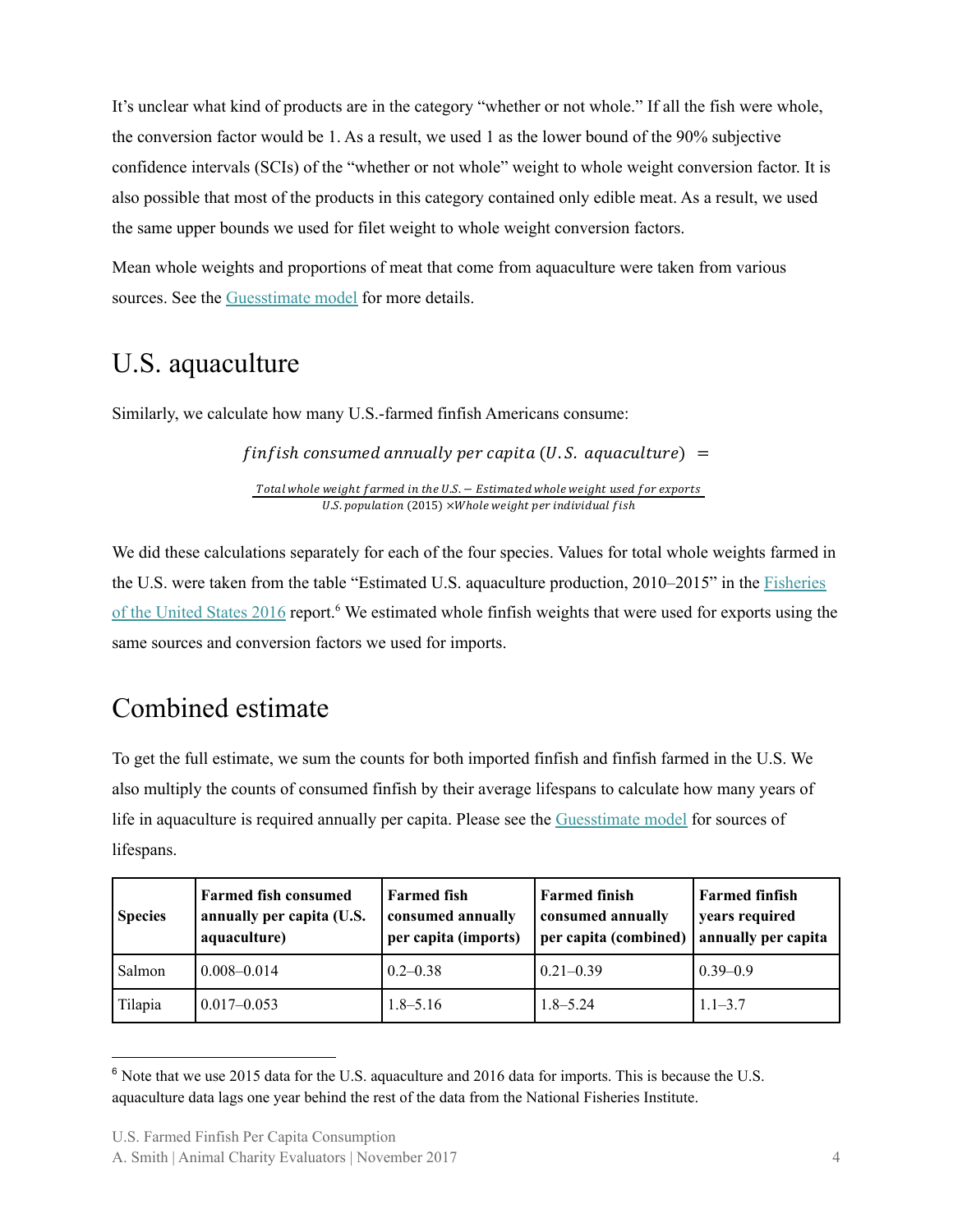| Pangasius    |                     | $0.72 - 2.1$         | $0.72 - 2.1$     | $0.54 - 1.65$                |
|--------------|---------------------|----------------------|------------------|------------------------------|
| Catfish      | $0.43 - 1.3$        | $0.045 - 0.15$       | $0.48 - 1.56$    | $0.77 - 2.7$                 |
| <b>Total</b> | l 0.47–1.35 finfish | $13.2 - 6.9$ finfish | 3.93–7.8 finfish | $ 3.7 - 7.24 \text{ years} $ |

Note that the bounds of the confidence intervals on the totals in the table above may not match the sums of the bounds for the individual species. This is because we are summing probability distributions instead of constants. [Guesstimate](https://www.getguesstimate.com/models/9916?token=k1KvmkB0E_IvYTut4bKxfMd9RHHcsuZfEGsZcCwp6MWyS5cfgVKppf9jOrICUlmisg7TzGqGvGn5jeqmeYljjQ) uses Monte Carlo [simulations](https://en.wikipedia.org/wiki/Monte_Carlo_method). Monte Carlo simulations involve some randomness, which can cause the values in our Guesstimate models to be slightly different upon each reload of the model.

### **Mortality**

So far we haven't taken into account the fact that some farmed fish die prematurely. We gathered mortality data for each of the four species from various sources that can be seen in the [Guesstimate](https://www.getguesstimate.com/models/9916?token=k1KvmkB0E_IvYTut4bKxfMd9RHHcsuZfEGsZcCwp6MWyS5cfgVKppf9jOrICUlmisg7TzGqGvGn5jeqmeYljjQ) [model](https://www.getguesstimate.com/models/9916?token=k1KvmkB0E_IvYTut4bKxfMd9RHHcsuZfEGsZcCwp6MWyS5cfgVKppf9jOrICUlmisg7TzGqGvGn5jeqmeYljjQ).<sup>7</sup> We calculated the number of deaths that happen before the planned slaughter using this formula:

 $f$ armed  $f$ in $f$ ish deaths prior to slaughter per year per capita =

finfish consumed annually per capita \* proportion of finfish who die prior to slaughter 1-proportion of finfish who die prior to slaughter

We estimate that in total there are 0.9–4.2 premature farmed finfish deaths per year per capita. To calculate how many years these finfish spend in farms prior to their death, we guess that on average deaths occur when the fish have lived 5–35% of their planned lifetime. This guess is based on limited evidence,<sup>8</sup> but it is subjective. After taking premature deaths into account, our 90% SCI for farmed finfish

If is debatable at what stage of their development fish become sentient. This uncertainty is somewhat reflected in our 90% SCIs for the proportion of finfish who die prematurely: we tried to include "fry" mortality for the upper bounds but not for the lower bounds. The term "fry" refers to a recently hatched fish who has reached the stage where their yolk-sac has almost disappeared and their swim bladder is operational to the point where the fish can actively feed themselves. This inclusion of fry mortality has a non-negligible impact on our final estimate of finfish deaths. According to our estimates, deaths prior to slaughter account for 0.78–4.5 deaths per year per capita, and many of these deaths happen during the early stages of fish development.

<sup>8</sup> Our SCI is mostly based on the following evidence:

<sup>-</sup> [Mortality](https://www.ncbi.nlm.nih.gov/pubmed/21922247) and fish welfare claims that "mortality rate typically reduces as fish develop and increase in size."

<sup>-</sup> A 1989 article "Tank [Culture](https://cals.arizona.edu/azaqua/extension/Classroom/pdffiles/282fs.pdf) of Tilapia" by James E. Rakocy claims: "the highest mortality of the production cycle (about 20 percent) occurs during the fry rearing stage. Much of this is due to predation. As the fish grow and become

U.S. Farmed Finfish Per Capita Consumption

A. Smith | Animal Charity Evaluators | November 2017 5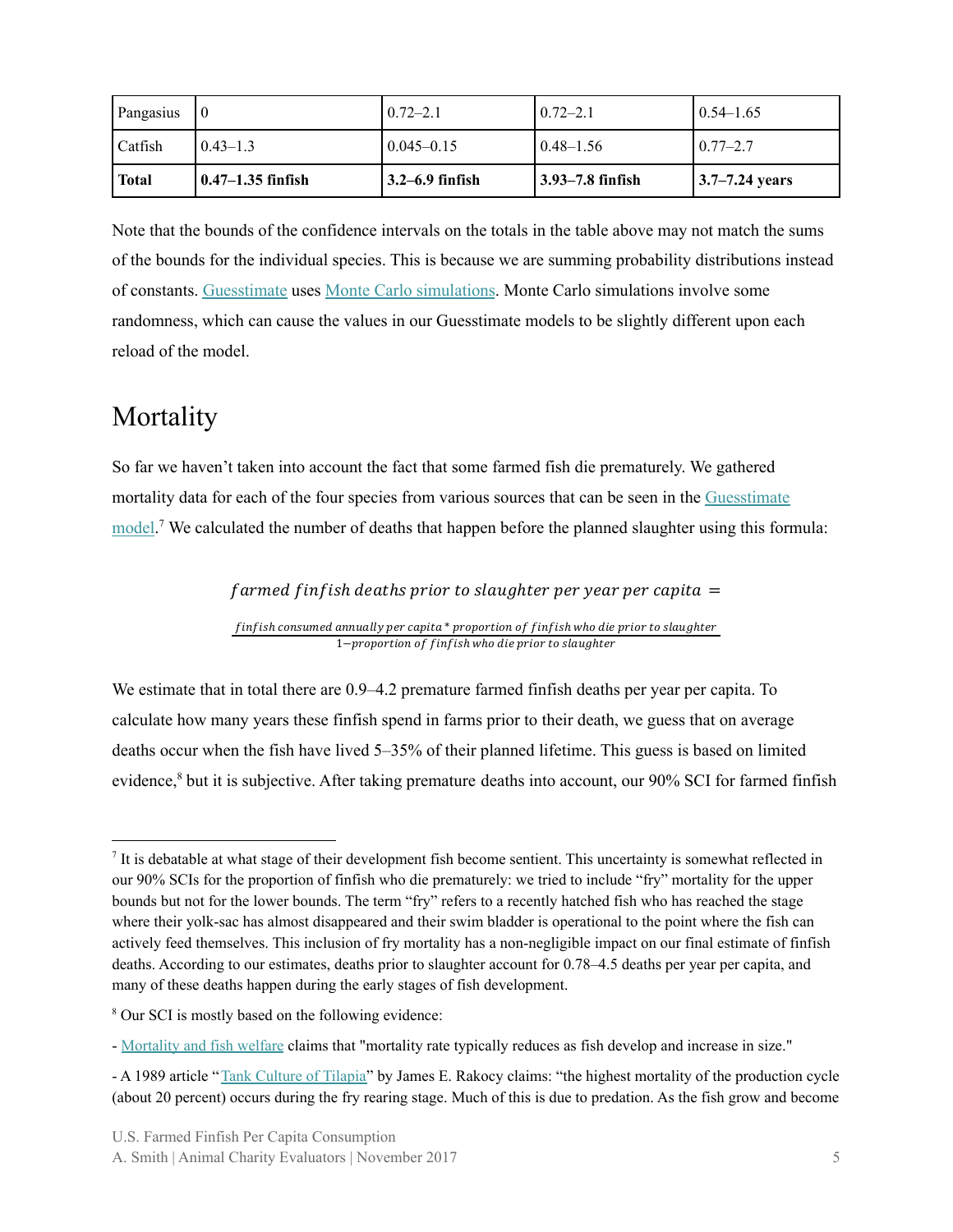deaths per year per capita becomes 5–11.3, and our 90% SCI for the amount of time these finfish spend in farms becomes 3.9–7.7 years. The full details of the calculation can be seen in the [Guesstimate](https://www.getguesstimate.com/models/9916?token=k1KvmkB0E_IvYTut4bKxfMd9RHHcsuZfEGsZcCwp6MWyS5cfgVKppf9jOrICUlmisg7TzGqGvGn5jeqmeYljjQ) model.

## Other considerations

In this report we use data from the years 2015 and 2016. Due to the fact that the aquaculture sector [is](http://projectearth.us/aquaculture-the-fastest-growing-food-sector-in-the-wor-1800675704) [growing,](http://projectearth.us/aquaculture-the-fastest-growing-food-sector-in-the-wor-1800675704) we may have underestimated the number of farmed finfish. What is more, we haven't yet taken into account less popular species of farmed fish consumed in the U.S., such as bass and trout.<sup>9</sup> To account for all these concerns, as well as the possible inaccuracies in the data used, we increase the upper bounds of our confidence intervals by 15%.<sup>10</sup> Our 90% SCI for the number of farmed finfish that the U.S. is responsible for per year per capita now becomes 5–13 fish. Our 90% SCI for the number of years all these finfish combined spend in farms becomes 3.9–8.9 years.

hardier, mortality decreases significantly at each stage so that no more than 2 percent of the fish are expected to die during final growout." Fry rearing stage is near the very beginning of fish life.

<sup>-</sup> The article Effects of Fry [Age-at-Stocking](http://onlinelibrary.wiley.com/doi/10.1111/j.1749-7345.2011.00539.x/abstract) on Growth and Survival of Channel Catfish also claims that "rearing catfish fry to fingerlings stage is probably the least efficient phase of catfish production."

<sup>&</sup>lt;sup>9</sup> It seems unlikely that the final estimates would be much higher if detailed calculations were made for the other species. Salmon, tilapia, Pangasius, and catfish are the only commonly farmed finfish species that are on the [list](https://www.aboutseafood.com/about/top-ten-list-for-seafood-consumption/) of 10 most [consumed](https://www.aboutseafood.com/about/top-ten-list-for-seafood-consumption/) seafoods. As mentioned earlier, Americans ate 14.9 pounds of seafood per capita in 2016, 13.46 pounds of which belongs to the 10 most consumed species. According to the article The fish we kill to [feed](http://www.countinganimals.com/the-fish-we-kill-to-feed-the-fish-we-eat/) the fish we [eat,](http://www.countinganimals.com/the-fish-we-kill-to-feed-the-fish-we-eat/) the remaining 1.44 pounds is mainly composed of sardines, oysters, scallops, and lobsters. Of these, sardines are the only finfish—but sardines are not farmed.

In the table "Estimated U.S. aquaculture production, 2010–2015" in the [Fisheries](https://www.fisheries.noaa.gov/resource/document/fisheries-united-states-2016-report) of the United States, 2016 report, we can see that in 2014 the four species also made up 87.7% of all the weight of aquacultured finfish in the U.S. The remaining 12.3% are large fish (trouts and striped basses). Because of their high average weight, taking them into account would not significantly change the final estimate of the number of farmed finfish.

 $10$  Note that the extent to which we increase these intervals is based on our intuitions.